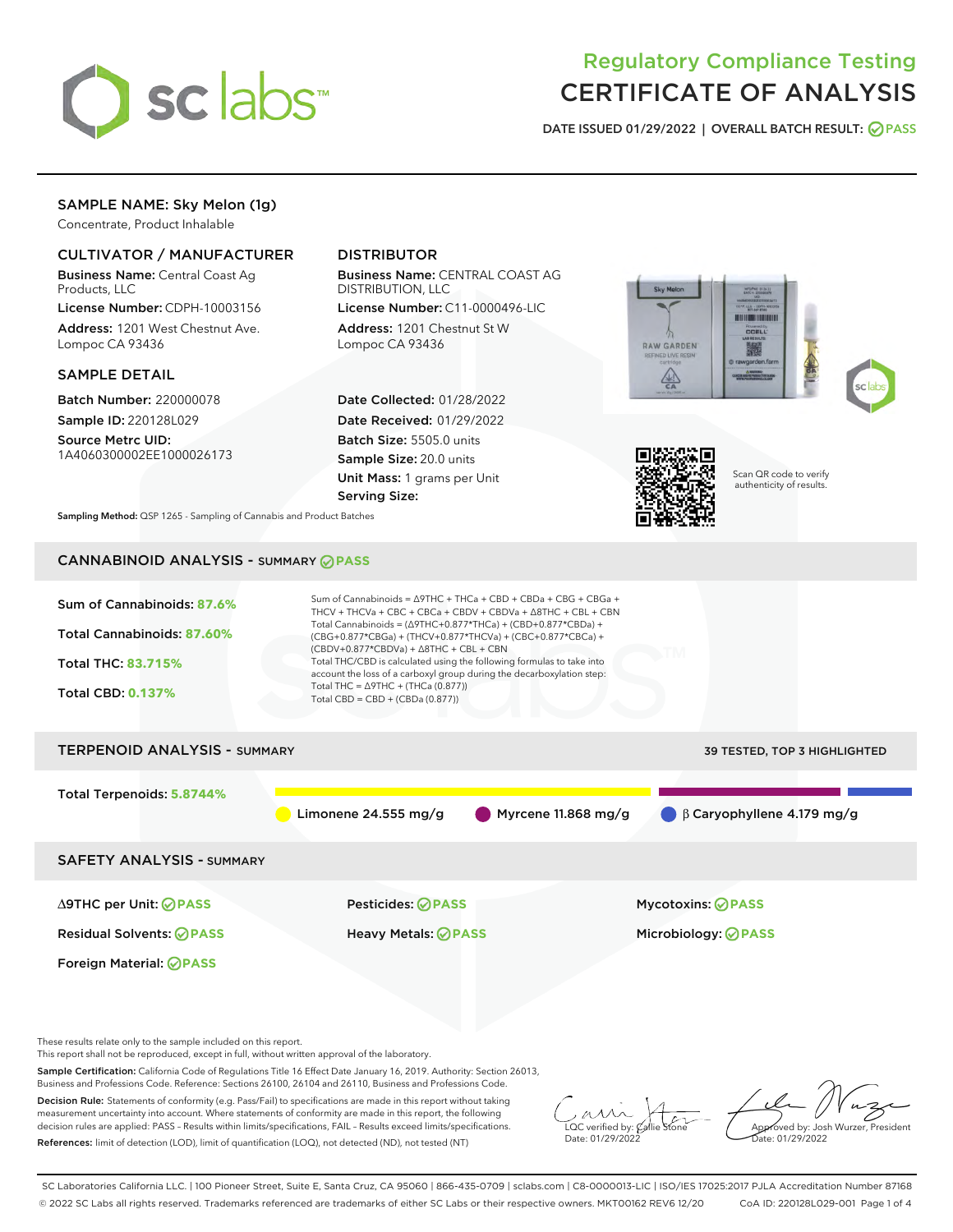



SKY MELON (1G) | DATE ISSUED 01/29/2022 | OVERALL BATCH RESULT:  $\bigcirc$  PASS

### CANNABINOID TEST RESULTS - 01/29/2022 2 PASS

Tested by high-performance liquid chromatography with diode-array detection (HPLC-DAD). **Method:** QSP 1157 - Analysis of Cannabinoids by HPLC-DAD

#### TOTAL CANNABINOIDS: **87.60%**

Total Cannabinoids (Total THC) + (Total CBD) + (Total CBG) + (Total THCV) + (Total CBC) + (Total CBDV) + ∆8THC + CBL + CBN

TOTAL THC: **83.715%** Total THC (∆9THC+0.877\*THCa)

TOTAL CBD: **0.137%**

Total CBD (CBD+0.877\*CBDa)

TOTAL CBG: 2.936% Total CBG (CBG+0.877\*CBGa)

TOTAL THCV: 0.63% Total THCV (THCV+0.877\*THCVa)

TOTAL CBC: ND Total CBC (CBC+0.877\*CBCa)

TOTAL CBDV: ND Total CBDV (CBDV+0.877\*CBDVa)

| <b>COMPOUND</b>  | LOD/LOQ<br>(mg/g)          | <b>MEASUREMENT</b><br><b>UNCERTAINTY</b><br>(mg/g) | <b>RESULT</b><br>(mg/g) | <b>RESULT</b><br>(%) |
|------------------|----------------------------|----------------------------------------------------|-------------------------|----------------------|
| <b>A9THC</b>     | 0.06 / 0.26                | ±28.798                                            | 837.15                  | 83.715               |
| <b>CBG</b>       | 0.06/0.19                  | ±1.157                                             | 29.36                   | 2.936                |
| <b>THCV</b>      | 0.1/0.2                    | ±0.31                                              | 6.3                     | 0.63                 |
| $\triangle$ 8THC | 0.1/0.4                    | ±0.14                                              | 1.8                     | 0.18                 |
| <b>CBD</b>       | 0.07/0.29                  | ±0.063                                             | 1.37                    | 0.137                |
| <b>THCa</b>      | 0.05/0.14                  | N/A                                                | <b>ND</b>               | <b>ND</b>            |
| <b>THCVa</b>     | 0.07/0.20                  | N/A                                                | <b>ND</b>               | <b>ND</b>            |
| <b>CBDa</b>      | 0.02/0.19                  | N/A                                                | <b>ND</b>               | <b>ND</b>            |
| <b>CBDV</b>      | 0.04/0.15                  | N/A                                                | <b>ND</b>               | <b>ND</b>            |
| <b>CBDVa</b>     | 0.03/0.53                  | N/A                                                | <b>ND</b>               | <b>ND</b>            |
| <b>CBGa</b>      | 0.1/0.2                    | N/A                                                | <b>ND</b>               | <b>ND</b>            |
| <b>CBL</b>       | 0.06 / 0.24                | N/A                                                | <b>ND</b>               | <b>ND</b>            |
| <b>CBN</b>       | 0.1/0.3                    | N/A                                                | <b>ND</b>               | <b>ND</b>            |
| <b>CBC</b>       | 0.2 / 0.5                  | N/A                                                | <b>ND</b>               | <b>ND</b>            |
| <b>CBCa</b>      | 0.07/0.28                  | N/A                                                | <b>ND</b>               | <b>ND</b>            |
|                  | <b>SUM OF CANNABINOIDS</b> |                                                    | 876.0 mg/g              | 87.6%                |

#### **UNIT MASS: 1 grams per Unit**

| ∆9THC per Unit                         | 1100 per-package limit | 837.15 mg/unit | <b>PASS</b> |
|----------------------------------------|------------------------|----------------|-------------|
| <b>Total THC per Unit</b>              |                        | 837.15 mg/unit |             |
| <b>CBD</b> per Unit                    |                        | $1.37$ mg/unit |             |
| <b>Total CBD per Unit</b>              |                        | $1.37$ mg/unit |             |
| <b>Sum of Cannabinoids</b><br>per Unit |                        | 876.0 mg/unit  |             |
| <b>Total Cannabinoids</b><br>per Unit  |                        | 876.0 mg/unit  |             |

| <b>COMPOUND</b>          | LOD/LOQ<br>(mg/g) | <b>MEASUREMENT</b><br><b>UNCERTAINTY</b><br>(mg/g) | <b>RESULT</b><br>(mg/g)                         | <b>RESULT</b><br>$(\%)$ |
|--------------------------|-------------------|----------------------------------------------------|-------------------------------------------------|-------------------------|
| Limonene                 | 0.005 / 0.016     | ±0.3511                                            | 24.555                                          | 2.4555                  |
| <b>Myrcene</b>           | 0.008 / 0.025     | ±0.1531                                            | 11.868                                          | 1.1868                  |
| $\beta$ Caryophyllene    | 0.004 / 0.012     | ±0.1488                                            | 4.179                                           | 0.4179                  |
| Terpinolene              | 0.008 / 0.026     | ±0.0804                                            | 3.922                                           | 0.3922                  |
| $\beta$ Pinene           | 0.004 / 0.014     | ±0.0427                                            | 3.710                                           | 0.3710                  |
| $\alpha$ Pinene          | 0.005 / 0.017     | ±0.0234                                            | 2.720                                           | 0.2720                  |
| Ocimene                  | 0.011 / 0.038     | ±0.0655                                            | 2.040                                           | 0.2040                  |
| Linalool                 | 0.009 / 0.032     | ±0.0475                                            | 1.249                                           | 0.1249                  |
| Fenchol                  | 0.010 / 0.034     | ±0.0390                                            | 1.009                                           | 0.1009                  |
| $\alpha$ Humulene        | 0.009 / 0.029     | ±0.0307                                            | 0.956                                           | 0.0956                  |
| <b>Terpineol</b>         | 0.016 / 0.055     | ±0.0378                                            | 0.615                                           | 0.0615                  |
| Camphene                 | 0.005 / 0.015     | ±0.0053                                            | 0.465                                           | 0.0465                  |
| $trans-\beta$ -Farnesene | 0.008 / 0.025     | ±0.0141                                            | 0.397                                           | 0.0397                  |
| <b>Borneol</b>           | 0.005 / 0.016     | ±0.0068                                            | 0.163                                           | 0.0163                  |
| $\alpha$ Phellandrene    | 0.006 / 0.020     | ±0.0022                                            | 0.161                                           | 0.0161                  |
| Fenchone                 | 0.009 / 0.028     | ±0.0042                                            | 0.144                                           | 0.0144                  |
| 3 Carene                 | 0.005 / 0.018     | ±0.0017                                            | 0.117                                           | 0.0117                  |
| $\alpha$ Terpinene       | 0.005 / 0.017     | ±0.0017                                            | 0.117                                           | 0.0117                  |
| $\gamma$ Terpinene       | 0.006 / 0.018     | ±0.0017                                            | 0.098                                           | 0.0098                  |
| Guaiol                   | 0.009 / 0.030     | ±0.0034                                            | 0.073                                           | 0.0073                  |
| $\alpha$ Bisabolol       | 0.008 / 0.026     | ±0.0029                                            | 0.055                                           | 0.0055                  |
| Valencene                | 0.009 / 0.030     | ±0.0034                                            | 0.050                                           | 0.0050                  |
| Citronellol              | 0.003 / 0.010     | ±0.0022                                            | 0.046                                           | 0.0046                  |
| Geraniol                 | 0.002 / 0.007     | ±0.0009                                            | 0.020                                           | 0.0020                  |
| Sabinene                 | 0.004 / 0.014     | ±0.0002                                            | 0.015                                           | 0.0015                  |
| p-Cymene                 | 0.005 / 0.016     | N/A                                                | <loq< th=""><th><loq< th=""></loq<></th></loq<> | <loq< th=""></loq<>     |
| Eucalyptol               | 0.006 / 0.018     | N/A                                                | <loq< th=""><th><loq< th=""></loq<></th></loq<> | <loq< th=""></loq<>     |
| Sabinene Hydrate         | 0.006 / 0.022     | N/A                                                | $<$ LOQ                                         | $<$ LOQ                 |
| Nerol                    | 0.003 / 0.011     | N/A                                                | <loq< th=""><th><loq< th=""></loq<></th></loq<> | <loq< th=""></loq<>     |
| Caryophyllene<br>Oxide   | 0.010 / 0.033     | N/A                                                | <loq< th=""><th><loq< th=""></loq<></th></loq<> | <loq< th=""></loq<>     |
| (-)-Isopulegol           | 0.005 / 0.016     | N/A                                                | ND                                              | <b>ND</b>               |
| Camphor                  | 0.006 / 0.019     | N/A                                                | <b>ND</b>                                       | <b>ND</b>               |
| Isoborneol               | 0.004 / 0.012     | N/A                                                | ND                                              | ND                      |
| Menthol                  | 0.008 / 0.025     | N/A                                                | ND                                              | <b>ND</b>               |
| R-(+)-Pulegone           | 0.003 / 0.011     | N/A                                                | <b>ND</b>                                       | <b>ND</b>               |
| <b>Geranyl Acetate</b>   | 0.004 / 0.014     | N/A                                                | ND                                              | ND                      |
| $\alpha$ Cedrene         | 0.005 / 0.016     | N/A                                                | ND                                              | <b>ND</b>               |
| Nerolidol                | 0.009 / 0.028     | N/A                                                | ND                                              | <b>ND</b>               |
| Cedrol                   | 0.008 / 0.027     | N/A                                                | ND                                              | ND                      |
| <b>TOTAL TERPENOIDS</b>  |                   |                                                    | 58.744 mg/g                                     | 5.8744%                 |

SC Laboratories California LLC. | 100 Pioneer Street, Suite E, Santa Cruz, CA 95060 | 866-435-0709 | sclabs.com | C8-0000013-LIC | ISO/IES 17025:2017 PJLA Accreditation Number 87168 © 2022 SC Labs all rights reserved. Trademarks referenced are trademarks of either SC Labs or their respective owners. MKT00162 REV6 12/20 CoA ID: 220128L029-001 Page 2 of 4

# TERPENOID TEST RESULTS - 01/29/2022

Terpene analysis utilizing gas chromatography-flame ionization detection (GC-FID). **Method:** QSP 1192 - Analysis of Terpenoids by GC-FID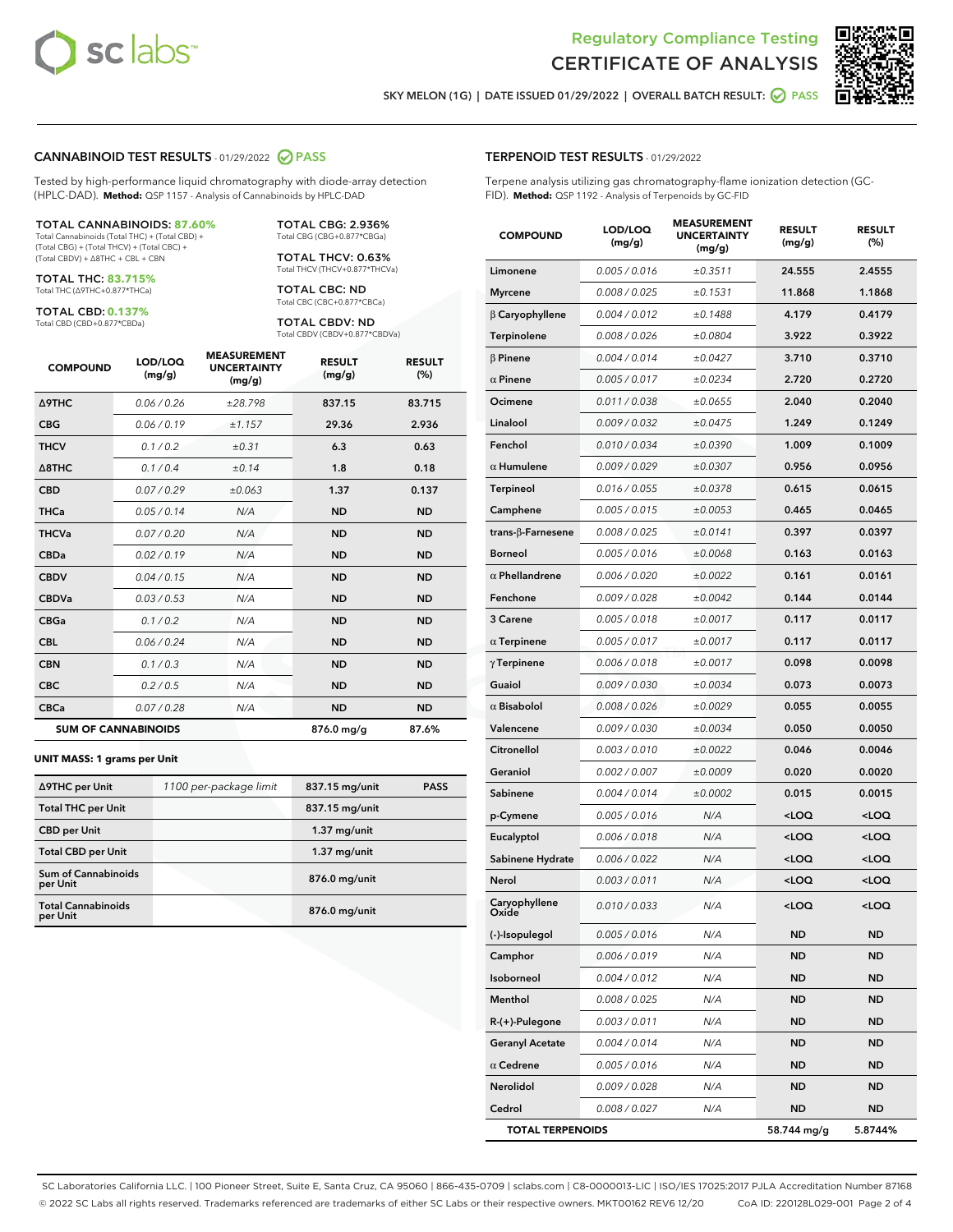



SKY MELON (1G) | DATE ISSUED 01/29/2022 | OVERALL BATCH RESULT:  $\bigcirc$  PASS

## CATEGORY 1 PESTICIDE TEST RESULTS - 01/29/2022 2 PASS

Pesticide and plant growth regulator analysis utilizing high-performance liquid chromatography-mass spectrometry (HPLC-MS) or gas chromatography-mass spectrometry (GC-MS). \*GC-MS utilized where indicated. **Method:** QSP 1212 - Analysis of Pesticides and Mycotoxins by LC-MS or QSP 1213 - Analysis of Pesticides by GC-MS

| <b>COMPOUND</b>             | LOD/LOQ<br>$(\mu g/g)$ | <b>ACTION</b><br><b>LIMIT</b><br>$(\mu g/g)$ | <b>MEASUREMENT</b><br><b>UNCERTAINTY</b><br>$(\mu g/g)$ | <b>RESULT</b><br>$(\mu g/g)$ | <b>RESULT</b> |
|-----------------------------|------------------------|----------------------------------------------|---------------------------------------------------------|------------------------------|---------------|
| Aldicarb                    | 0.03/0.08              | $>$ LOD                                      | N/A                                                     | <b>ND</b>                    | <b>PASS</b>   |
| Carbofuran                  | 0.02 / 0.05            | $\ge$ LOD                                    | N/A                                                     | <b>ND</b>                    | <b>PASS</b>   |
| Chlordane*                  | 0.03 / 0.08            | $\ge$ LOD                                    | N/A                                                     | <b>ND</b>                    | <b>PASS</b>   |
| Chlorfenapyr*               | 0.03/0.10              | $\ge$ LOD                                    | N/A                                                     | <b>ND</b>                    | <b>PASS</b>   |
| Chlorpyrifos                | 0.02 / 0.06            | $\ge$ LOD                                    | N/A                                                     | <b>ND</b>                    | <b>PASS</b>   |
| Coumaphos                   | 0.02 / 0.07            | $\ge$ LOD                                    | N/A                                                     | <b>ND</b>                    | <b>PASS</b>   |
| Daminozide                  | 0.02/0.07              | $>$ LOD                                      | N/A                                                     | <b>ND</b>                    | <b>PASS</b>   |
| <b>DDVP</b><br>(Dichlorvos) | 0.03/0.09              | $\ge$ LOD                                    | N/A                                                     | <b>ND</b>                    | <b>PASS</b>   |
| <b>Dimethoate</b>           | 0.03 / 0.08            | $\ge$ LOD                                    | N/A                                                     | <b>ND</b>                    | <b>PASS</b>   |
| Ethoprop(hos)               | 0.03/0.10              | $\ge$ LOD                                    | N/A                                                     | <b>ND</b>                    | <b>PASS</b>   |
| Etofenprox                  | 0.02 / 0.06            | $\ge$ LOD                                    | N/A                                                     | <b>ND</b>                    | <b>PASS</b>   |
| Fenoxycarb                  | 0.03/0.08              | $\ge$ LOD                                    | N/A                                                     | <b>ND</b>                    | <b>PASS</b>   |
| Fipronil                    | 0.03 / 0.08            | $\ge$ LOD                                    | N/A                                                     | <b>ND</b>                    | <b>PASS</b>   |
| Imazalil                    | 0.02 / 0.06            | $\geq$ LOD                                   | N/A                                                     | <b>ND</b>                    | <b>PASS</b>   |
| Methiocarb                  | 0.02 / 0.07            | $>$ LOD                                      | N/A                                                     | <b>ND</b>                    | <b>PASS</b>   |
| Methyl<br>parathion         | 0.03/0.10              | $\ge$ LOD                                    | N/A                                                     | <b>ND</b>                    | <b>PASS</b>   |
| <b>Mevinphos</b>            | 0.03/0.09              | $\ge$ LOD                                    | N/A                                                     | <b>ND</b>                    | <b>PASS</b>   |
| Paclobutrazol               | 0.02 / 0.05            | $>$ LOD                                      | N/A                                                     | <b>ND</b>                    | <b>PASS</b>   |
| Propoxur                    | 0.03/0.09              | $\ge$ LOD                                    | N/A                                                     | <b>ND</b>                    | <b>PASS</b>   |
| Spiroxamine                 | 0.03 / 0.08            | $\ge$ LOD                                    | N/A                                                     | <b>ND</b>                    | <b>PASS</b>   |
| <b>Thiacloprid</b>          | 0.03/0.10              | $\ge$ LOD                                    | N/A                                                     | <b>ND</b>                    | <b>PASS</b>   |

### CATEGORY 2 PESTICIDE TEST RESULTS - 01/29/2022 2 PASS

| <b>COMPOUND</b>          | LOD/LOO<br>$(\mu g/g)$ | <b>ACTION</b><br>LIMIT<br>$(\mu g/g)$ | <b>MEASUREMENT</b><br><b>UNCERTAINTY</b><br>$(\mu g/g)$ | <b>RESULT</b><br>$(\mu g/g)$ | <b>RESULT</b> |  |
|--------------------------|------------------------|---------------------------------------|---------------------------------------------------------|------------------------------|---------------|--|
| Abamectin                | 0.03/0.10              | 0.1                                   | N/A                                                     | <b>ND</b>                    | <b>PASS</b>   |  |
| Acephate                 | 0.02/0.07              | 0.1                                   | N/A                                                     | <b>ND</b>                    | <b>PASS</b>   |  |
| Acequinocyl              | 0.02/0.07              | 0.1                                   | N/A                                                     | <b>ND</b>                    | <b>PASS</b>   |  |
| Acetamiprid              | 0.02 / 0.05            | 0.1                                   | N/A                                                     | <b>ND</b>                    | <b>PASS</b>   |  |
| Azoxystrobin             | 0.02/0.07              | 0.1                                   | N/A                                                     | <b>ND</b>                    | <b>PASS</b>   |  |
| <b>Bifenazate</b>        | 0.01 / 0.04            | 0.1                                   | N/A                                                     | <b>ND</b>                    | <b>PASS</b>   |  |
| <b>Bifenthrin</b>        | 0.02/0.05              | 3                                     | N/A                                                     | <b>ND</b>                    | <b>PASS</b>   |  |
| <b>Boscalid</b>          | 0.03/0.09              | 0.1                                   | N/A                                                     | <b>ND</b>                    | <b>PASS</b>   |  |
| Captan                   | 0.19/0.57              | 0.7                                   | N/A                                                     | <b>ND</b>                    | <b>PASS</b>   |  |
| Carbaryl                 | 0.02/0.06              | 0.5                                   | N/A                                                     | <b>ND</b>                    | <b>PASS</b>   |  |
| Chlorantranilip-<br>role | 0.04/0.12              | 10                                    | N/A                                                     | <b>ND</b>                    | <b>PASS</b>   |  |
| Clofentezine             | 0.03/0.09              | 0.1                                   | N/A                                                     | <b>ND</b>                    | <b>PASS</b>   |  |

| <b>CATEGORY 2 PESTICIDE TEST RESULTS</b> - 01/29/2022 continued |  |  |
|-----------------------------------------------------------------|--|--|
|                                                                 |  |  |

| <b>COMPOUND</b>               | LOD/LOQ<br>(µg/g) | <b>ACTION</b><br><b>LIMIT</b><br>$(\mu g/g)$ | <b>MEASUREMENT</b><br><b>UNCERTAINTY</b><br>$(\mu g/g)$ | <b>RESULT</b><br>(µg/g) | <b>RESULT</b> |
|-------------------------------|-------------------|----------------------------------------------|---------------------------------------------------------|-------------------------|---------------|
| Cyfluthrin                    | 0.12 / 0.38       | $\overline{c}$                               | N/A                                                     | ND                      | <b>PASS</b>   |
| Cypermethrin                  | 0.11 / 0.32       | 1                                            | N/A                                                     | ND                      | <b>PASS</b>   |
| <b>Diazinon</b>               | 0.02 / 0.05       | 0.1                                          | N/A                                                     | ND                      | <b>PASS</b>   |
| Dimethomorph                  | 0.03 / 0.09       | $\overline{c}$                               | N/A                                                     | <b>ND</b>               | <b>PASS</b>   |
| Etoxazole                     | 0.02 / 0.06       | 0.1                                          | N/A                                                     | ND                      | <b>PASS</b>   |
| Fenhexamid                    | 0.03 / 0.09       | 0.1                                          | N/A                                                     | ND                      | <b>PASS</b>   |
| Fenpyroximate                 | 0.02 / 0.06       | 0.1                                          | N/A                                                     | <b>ND</b>               | <b>PASS</b>   |
| Flonicamid                    | 0.03 / 0.10       | 0.1                                          | N/A                                                     | <b>ND</b>               | <b>PASS</b>   |
| Fludioxonil                   | 0.03 / 0.10       | 0.1                                          | N/A                                                     | ND                      | <b>PASS</b>   |
| Hexythiazox                   | 0.02 / 0.07       | 0.1                                          | N/A                                                     | <b>ND</b>               | <b>PASS</b>   |
| Imidacloprid                  | 0.04 / 0.11       | 5                                            | N/A                                                     | <b>ND</b>               | <b>PASS</b>   |
| Kresoxim-methyl               | 0.02 / 0.07       | 0.1                                          | N/A                                                     | ND                      | <b>PASS</b>   |
| Malathion                     | 0.03 / 0.09       | 0.5                                          | N/A                                                     | <b>ND</b>               | <b>PASS</b>   |
| Metalaxyl                     | 0.02 / 0.07       | $\overline{c}$                               | N/A                                                     | <b>ND</b>               | <b>PASS</b>   |
| Methomyl                      | 0.03 / 0.10       | $\mathcal{I}$                                | N/A                                                     | ND                      | <b>PASS</b>   |
| Myclobutanil                  | 0.03 / 0.09       | 0.1                                          | N/A                                                     | <b>ND</b>               | <b>PASS</b>   |
| <b>Naled</b>                  | 0.02 / 0.07       | 0.1                                          | N/A                                                     | ND                      | <b>PASS</b>   |
| Oxamyl                        | 0.04 / 0.11       | 0.5                                          | N/A                                                     | <b>ND</b>               | <b>PASS</b>   |
| Pentachloronitro-<br>benzene* | 0.03/0.09         | 0.1                                          | N/A                                                     | ND                      | <b>PASS</b>   |
| Permethrin                    | 0.04 / 0.12       | 0.5                                          | N/A                                                     | ND                      | <b>PASS</b>   |
| Phosmet                       | 0.03 / 0.10       | 0.1                                          | N/A                                                     | <b>ND</b>               | <b>PASS</b>   |
| Piperonylbu-<br>toxide        | 0.02 / 0.07       | 3                                            | N/A                                                     | <b>ND</b>               | <b>PASS</b>   |
| Prallethrin                   | 0.03 / 0.08       | 0.1                                          | N/A                                                     | ND                      | <b>PASS</b>   |
| Propiconazole                 | 0.02 / 0.07       | 0.1                                          | N/A                                                     | ND                      | <b>PASS</b>   |
| Pyrethrins                    | 0.04 / 0.12       | 0.5                                          | N/A                                                     | ND                      | <b>PASS</b>   |
| Pyridaben                     | 0.02 / 0.07       | 0.1                                          | N/A                                                     | <b>ND</b>               | <b>PASS</b>   |
| Spinetoram                    | 0.02 / 0.07       | 0.1                                          | N/A                                                     | ND                      | <b>PASS</b>   |
| Spinosad                      | 0.02 / 0.07       | 0.1                                          | N/A                                                     | <b>ND</b>               | <b>PASS</b>   |
| Spiromesifen                  | 0.02 / 0.05       | 0.1                                          | N/A                                                     | ND                      | <b>PASS</b>   |
| Spirotetramat                 | 0.02 / 0.06       | 0.1                                          | N/A                                                     | ND                      | <b>PASS</b>   |
| Tebuconazole                  | 0.02 / 0.07       | 0.1                                          | N/A                                                     | ND                      | <b>PASS</b>   |
| Thiamethoxam                  | 0.03 / 0.10       | 5                                            | N/A                                                     | ND                      | <b>PASS</b>   |
| Trifloxystrobin               | 0.03 / 0.08       | 0.1                                          | N/A                                                     | ND                      | <b>PASS</b>   |

SC Laboratories California LLC. | 100 Pioneer Street, Suite E, Santa Cruz, CA 95060 | 866-435-0709 | sclabs.com | C8-0000013-LIC | ISO/IES 17025:2017 PJLA Accreditation Number 87168 © 2022 SC Labs all rights reserved. Trademarks referenced are trademarks of either SC Labs or their respective owners. MKT00162 REV6 12/20 CoA ID: 220128L029-001 Page 3 of 4